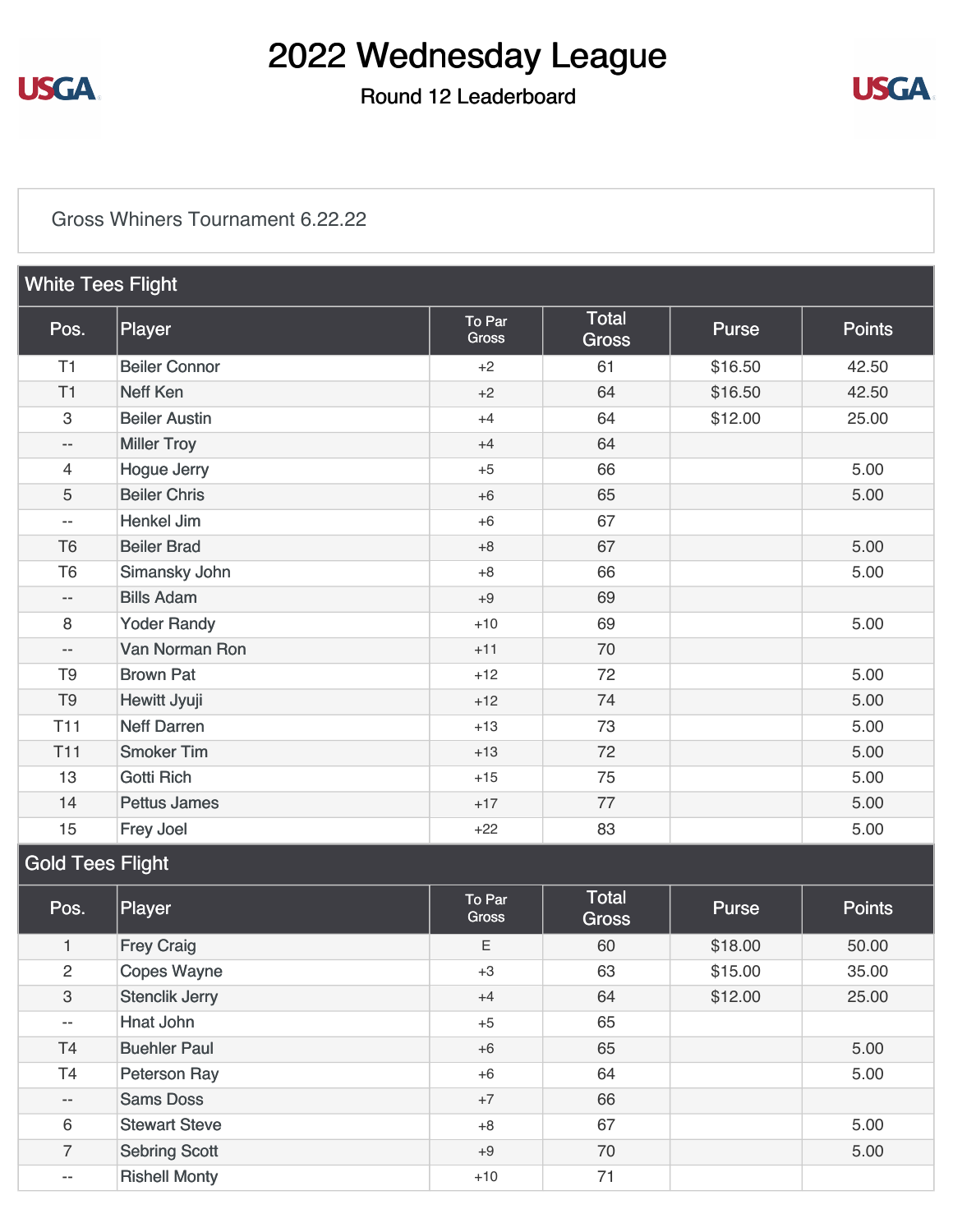

**USGA** 



| 8                                     | Sample Harold         | $+12$ | 72 |  | 5.00 |
|---------------------------------------|-----------------------|-------|----|--|------|
| 9                                     | <b>Waltman Bill</b>   | $+13$ | 71 |  | 5.00 |
| 10                                    | <b>Healy Mike</b>     | $+14$ | 74 |  | 5.00 |
| <b>T11</b>                            | <b>Economos Pete</b>  | $+15$ | 75 |  | 5.00 |
| $\qquad \qquad -$                     | <b>Garverich Dick</b> | $+15$ | 75 |  |      |
| T <sub>11</sub>                       | Kimble Bill           | $+15$ | 75 |  | 5.00 |
| T <sub>13</sub>                       | Ewen John             | $+18$ | 77 |  | 5.00 |
| T <sub>13</sub>                       | <b>Mareino Cliff</b>  | $+18$ | 78 |  | 5.00 |
| 15                                    | <b>Hagen Casey</b>    | $+21$ | 80 |  | 5.00 |
| 16                                    | <b>Bishop Ned</b>     | $+22$ | 79 |  | 5.00 |
| 17                                    | <b>Mingle AI</b>      | $+27$ | 87 |  | 5.00 |
| Total Purse Allocated: \$90.00        |                       |       |    |  |      |
| <b>Total Points Allocated: 350.00</b> |                       |       |    |  |      |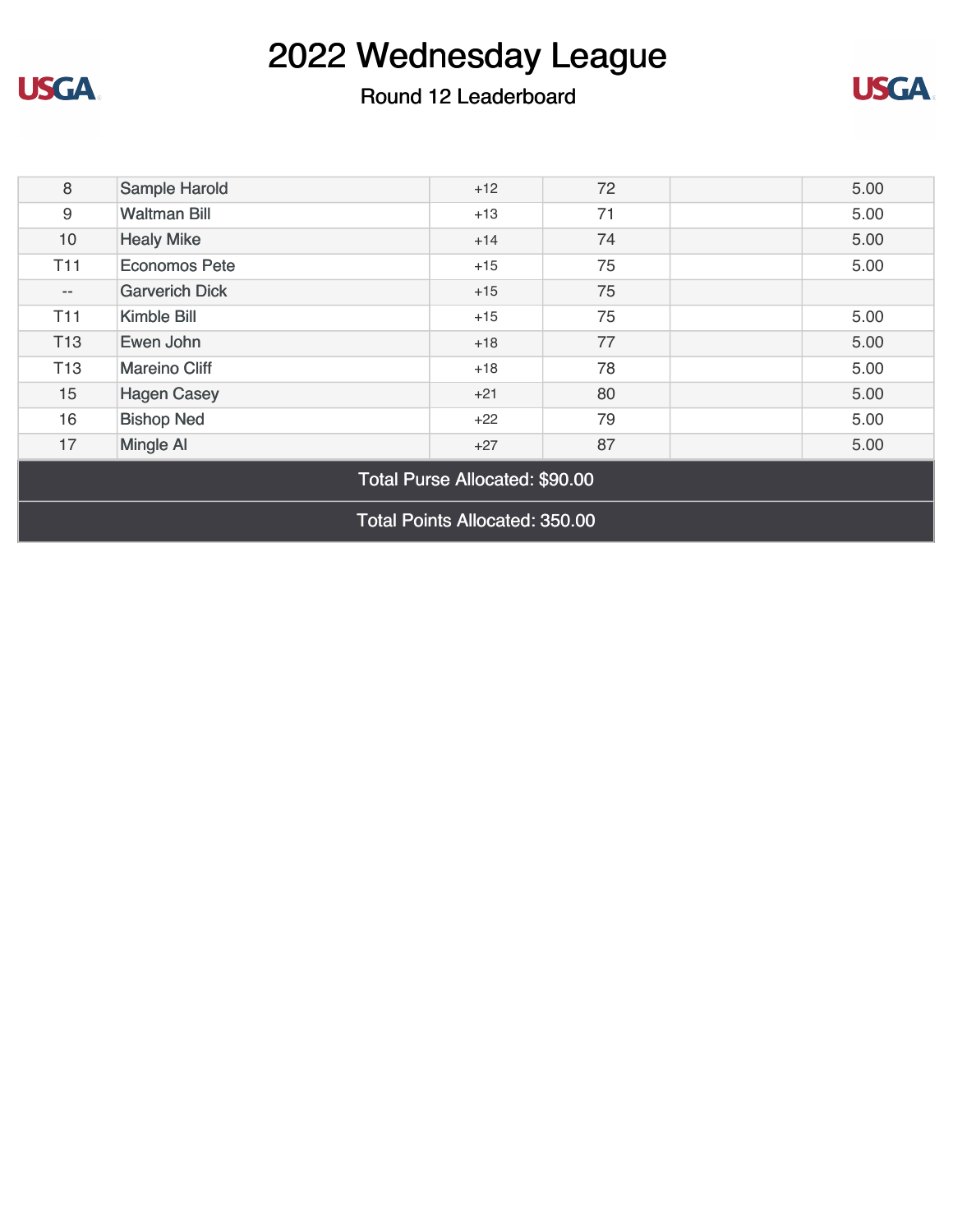

### Round 12 Leaderboard



#### [Net Whiners Tournament 6.22.22](https://static.golfgenius.com/v2tournaments/8587423768446523927?called_from=&round_index=12)

| <b>White Tees Flight</b> |                      |                      |                            |         |               |  |
|--------------------------|----------------------|----------------------|----------------------------|---------|---------------|--|
| Pos.                     | Player               | To Par<br><b>Net</b> | <b>Total</b><br><b>Net</b> | Purse   | <b>Points</b> |  |
| $\mathbf{1}$             | <b>Miller Troy</b>   | $-8$                 | 53                         | \$18.00 | 50.00         |  |
| $- -$                    | <b>Neff Ken</b>      | $-8$                 | 54                         |         |               |  |
| T <sub>2</sub>           | <b>Bills Adam</b>    | $-7$                 | 53                         | \$9.00  | 20.00         |  |
| T <sub>2</sub>           | <b>Henkel Jim</b>    | $-7$                 | 55                         | \$9.00  | 20.00         |  |
| T <sub>2</sub>           | Van Norman Ron       | $-7$                 | 52                         | \$9.00  | 20.00         |  |
| $\qquad \qquad -$        | <b>Beiler Austin</b> | $-4$                 | 56                         |         |               |  |
| $- -$                    | <b>Beiler Connor</b> | $-4$                 | 57                         |         |               |  |
| $\qquad \qquad -$        | <b>Hogue Jerry</b>   | $-3$                 | 56                         |         |               |  |
| $\qquad \qquad -$        | <b>Beiler Brad</b>   | $-2$                 | 57                         |         |               |  |
| $\qquad \qquad -$        | <b>Beiler Chris</b>  | $-2$                 | 57                         |         |               |  |
| $- -$                    | <b>Brown Pat</b>     | $-2$                 | 58                         |         |               |  |
| $\qquad \qquad -$        | Frey Joel            | $-2$                 | 58                         |         |               |  |
| $\qquad \qquad -$        | <b>Gotti Rich</b>    | $-2$                 | 58                         |         |               |  |
| $\qquad \qquad -$        | Hewitt Jyuji         | $-2$                 | 59                         |         |               |  |
| $\qquad \qquad -$        | <b>Neff Darren</b>   | $-1$                 | 59                         |         |               |  |
| $\qquad \qquad -$        | <b>Pettus James</b>  | $-1$                 | 59                         |         |               |  |
| $\qquad \qquad -$        | <b>Yoder Randy</b>   | $-1$                 | 58                         |         |               |  |
| $\qquad \qquad -$        | <b>Smoker Tim</b>    | $+2$                 | 61                         |         |               |  |
| $\qquad \qquad -$        | Simansky John        | $+4$                 | 62                         |         |               |  |

### Gold Tees Flight

| Pos.                     | Player                | To Par<br><b>Net</b> | <b>Total</b><br><b>Net</b> | Purse   | <b>Points</b> |
|--------------------------|-----------------------|----------------------|----------------------------|---------|---------------|
|                          | <b>Hnat John</b>      | $-7$                 | 53                         | \$18.00 | 50.00         |
| $\overline{\phantom{a}}$ | <b>Frey Craig</b>     | $-4$                 | 56                         |         |               |
| $\overline{2}$           | <b>Rishell Monty</b>  | $-4$                 | 57                         | \$15.00 | 35.00         |
| T <sub>3</sub>           | <b>Garverich Dick</b> | $-3$                 | 57                         | \$6.00  | 12.50         |
| T <sub>3</sub>           | <b>Sams Doss</b>      | $-3$                 | 56                         | \$6.00  | 12.50         |
| $- -$                    | <b>Buehler Paul</b>   | $-2$                 | 57                         |         |               |
| $\qquad \qquad -$        | <b>Healy Mike</b>     | $-2$                 | 58                         |         |               |
| $- -$                    | <b>Sebring Scott</b>  | $-2$                 | 58                         |         |               |
| $\qquad \qquad -$        | <b>Stenclik Jerry</b> | $-2$                 | 56                         |         |               |
| $\qquad \qquad -$        | <b>Copes Wayne</b>    | $-1$                 | 60                         |         |               |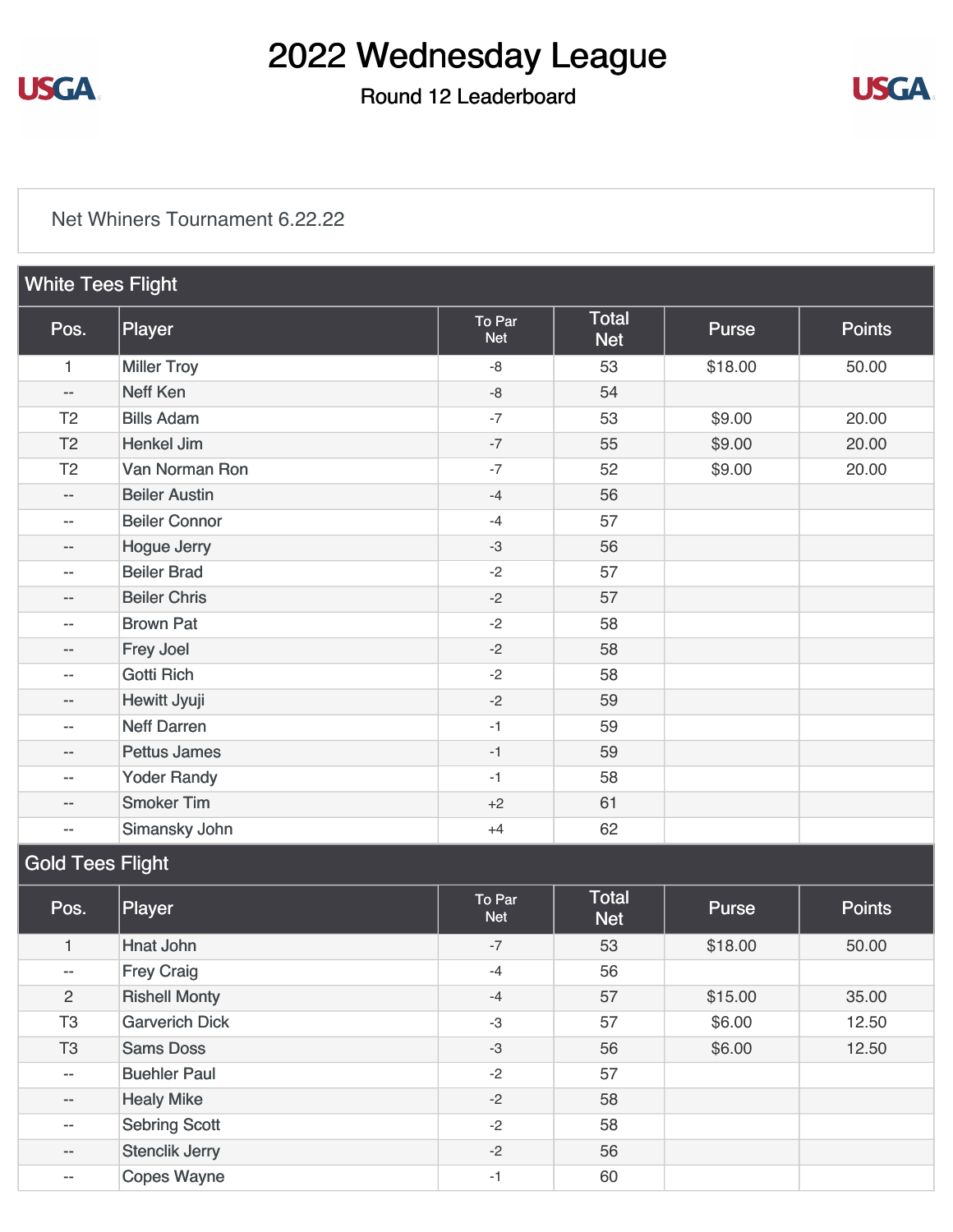

**USGA** 

### Round 12 Leaderboard



| $\qquad \qquad -$                     | Ewen John            | Ε     | 60 |  |  |
|---------------------------------------|----------------------|-------|----|--|--|
| $\qquad \qquad -$                     | Kimble Bill          | E.    | 60 |  |  |
| $--$                                  | <b>Mareino Cliff</b> | Ε     | 60 |  |  |
| $- -$                                 | <b>Waltman Bill</b>  | E     | 58 |  |  |
| $-\,-$                                | <b>Stewart Steve</b> | $+2$  | 62 |  |  |
| $\qquad \qquad -$                     | Peterson Ray         | $+3$  | 61 |  |  |
| $- -$                                 | <b>Hagen Casey</b>   | $+4$  | 63 |  |  |
| $\qquad \qquad -$                     | Sample Harold        | $+4$  | 65 |  |  |
| $\qquad \qquad -$                     | <b>Bishop Ned</b>    | $+5$  | 63 |  |  |
| $- -$                                 | <b>Economos Pete</b> | $+7$  | 67 |  |  |
| $\qquad \qquad -$                     | <b>Mingle Al</b>     | $+10$ | 70 |  |  |
| Total Purse Allocated: \$90.00        |                      |       |    |  |  |
| <b>Total Points Allocated: 220.00</b> |                      |       |    |  |  |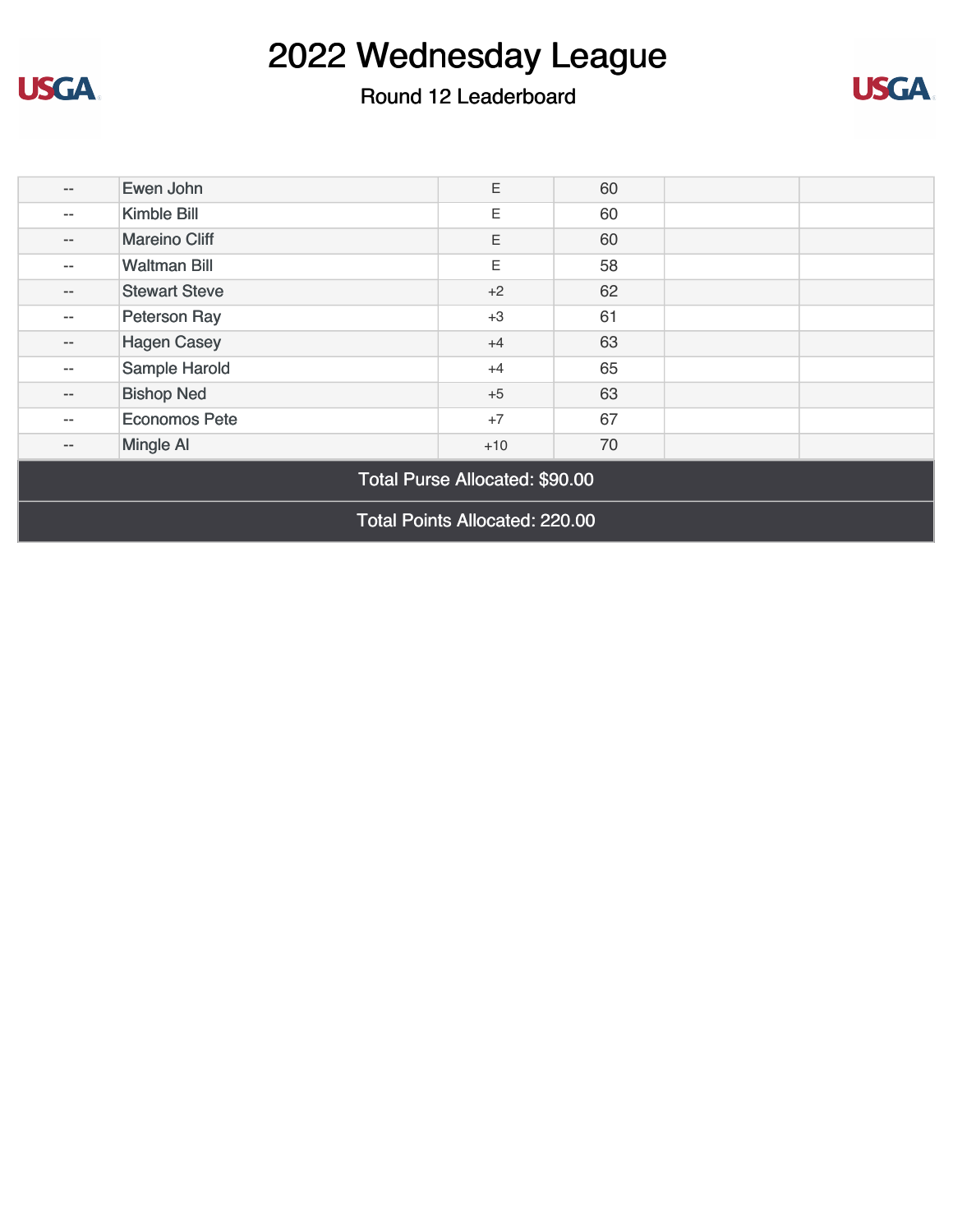

#### Round 12 Leaderboard



[Gross Skins - Gross Skins](https://static.golfgenius.com/v2tournaments/8587426383645399577?called_from=&round_index=12)

| Player               | <b>Skins</b> | <b>Purse</b> | <b>Details</b>             |  |  |
|----------------------|--------------|--------------|----------------------------|--|--|
| Hogue Jerry          | 2            | \$24.00      | Birdie on 13, Birdie on 17 |  |  |
| Neff Ken             |              | \$12.00      | Birdie on 10               |  |  |
| <b>Beiler Connor</b> |              | \$12.00      | Eagle on 6                 |  |  |
| <b>Yoder Randy</b>   |              | \$12.00      | Birdie on 9                |  |  |
| _ _ _                |              |              |                            |  |  |

Total Purse Allocated: \$60.00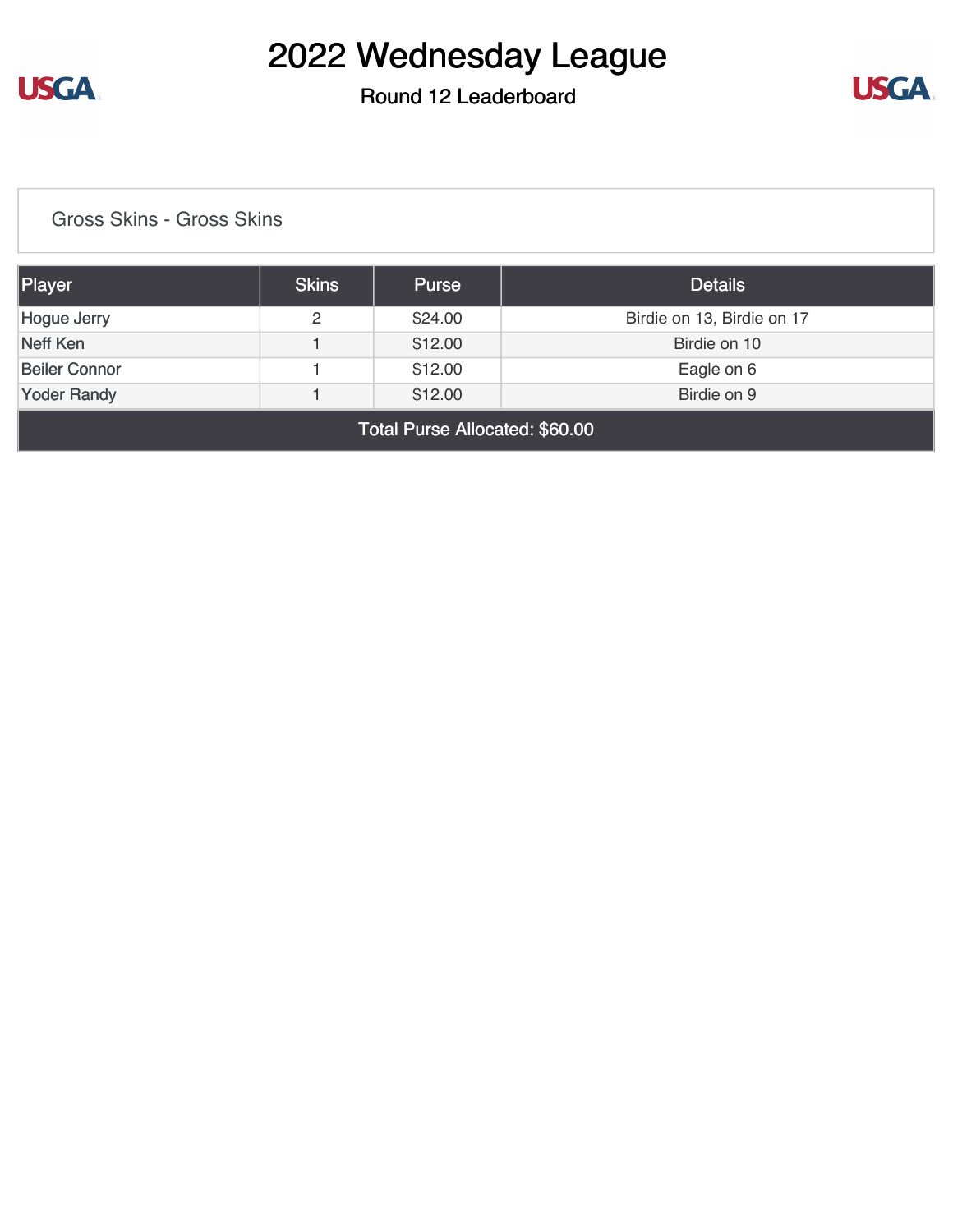

### Round 12 Leaderboard



[Net Skins - Net Skins](https://static.golfgenius.com/v2tournaments/8587427918391564826?called_from=&round_index=12)

| Player                                        | <b>Skins</b> | <b>Purse</b> | <b>Details</b> |  |  |  |
|-----------------------------------------------|--------------|--------------|----------------|--|--|--|
| Pettus James                                  |              | \$24.00      | Eagle on 18    |  |  |  |
| <b>Bills Adam</b>                             |              | \$24.00      | Eagle on 1     |  |  |  |
| <b>Brown Pat</b>                              |              | \$24.00      | Birdie on 2    |  |  |  |
| \$24.00<br><b>Rishell Monty</b><br>Eagle on 6 |              |              |                |  |  |  |
| Total Purse Allocated: \$96.00                |              |              |                |  |  |  |